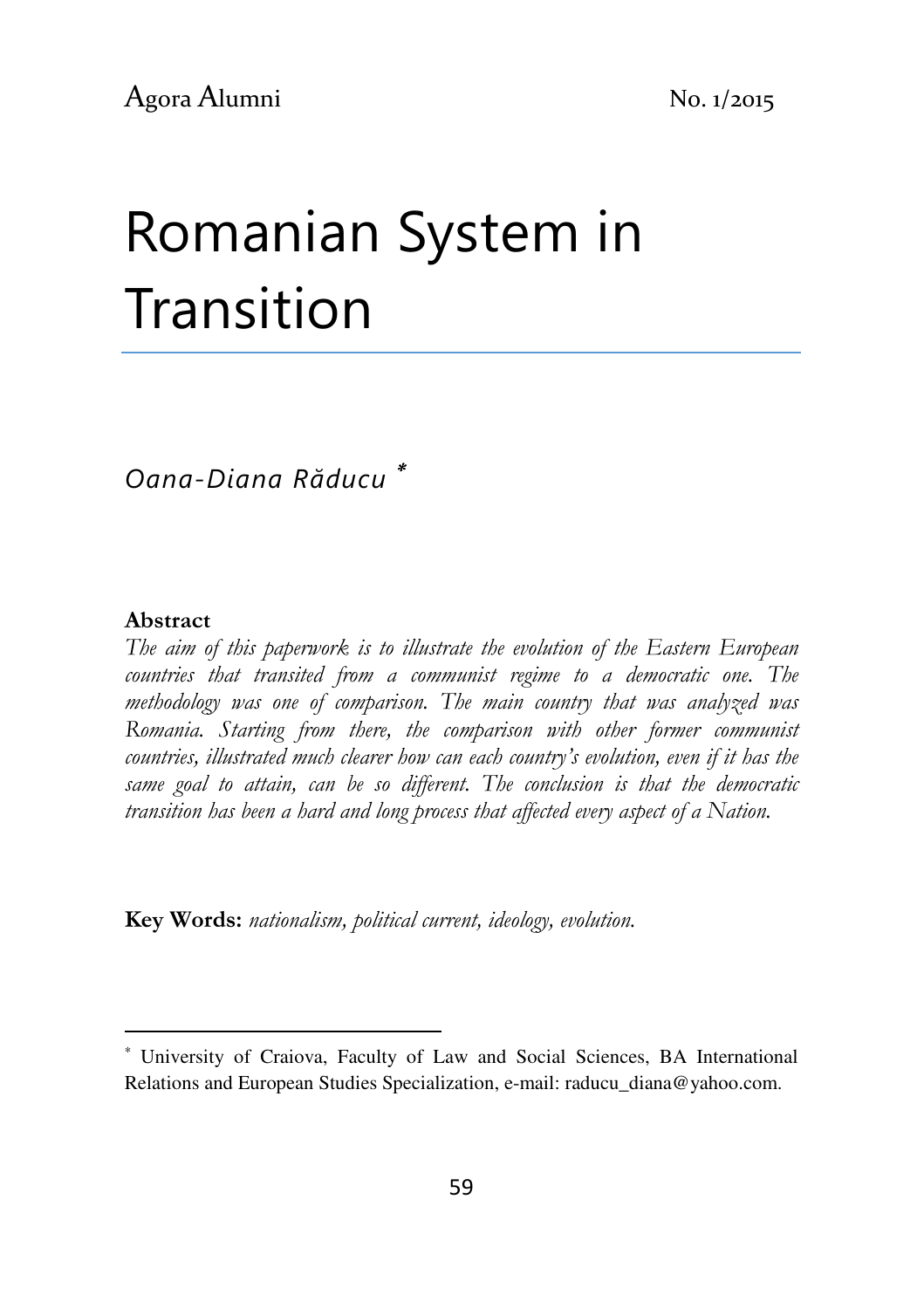Along with the fall of the Communist regimes in the Eastern Europe, has also come the changing of paradigms in the stage of international relations which led to a new set of collaborations in the political area, including Romania.

Romania was noted for having one of the most controlled and centralized economies in the area. When the revolution of transformations began in Central and Eastern Europe, Romania was not yet ready because of its highly questionable politics implemented by the dictatorial regime during the final years of its existence. If at first, the dictatorial regime gained popularity and the approval of the Western World by its independent foreign policy and by challenging the authority of the Soviet Union, shortly after things changed drastically. The only ruling power was the one of the head-state, Nicolae Ceasusescu both in institutions and in the political area as the two of them are intertwined. Political actors from the opposition were nonexistent or more specifically, existing in prisons, tortured, beaten and living in nonhuman conditions. There was only one political party, PCR, which controlled every political aspect of the country and managed to censor everything outside, thus traumatizing the population by suffocating the freedom of thought and choice.

The economy and its institutions were centralized, thus cutting out the idea of enterprise; and the most damaging aspect of the communism both in political and institutional structures was the restricted freedom of thought, speech and action of its population, thus, resulting in the despise of the general population for politics, institution, Government and everything that has to do with leading a country.

In the present days, the situation has changed and can be viewed quite optimistically. There has been stability in politics, and along with the integration in UE and NATO we have reserved ourselves a notable place in the stage of international relations, where there was once little or no contact at all. Along the journey for evolution, though, there have been encountered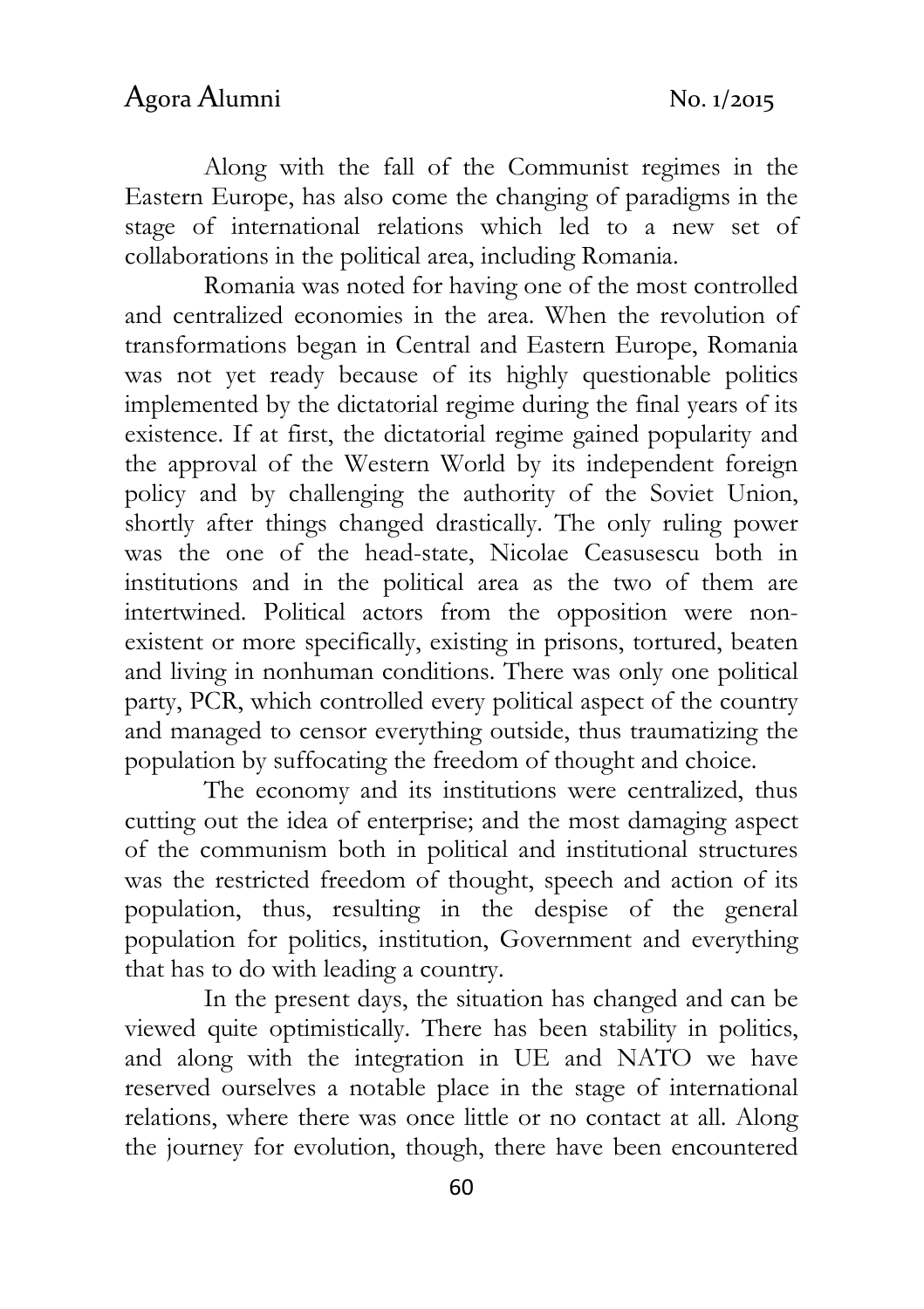many obstacles, most of them coming from the general population.

Firstly, there was an entire social class that benefited from communism, having material or psychological privileges and they were not prepared to give them up without a fight. Secondly, there was an even more serious obstacle, coming from the oppressed ones during the regime that wanted to replace the communist totalitarian system with its exact opposite. "Thirdly, after the initial wave of enthusiasm that clamored for the need for reforms and changes, it was noted that from an individual point of view, such changes often ran the risk of being interpreted as a form of aggression, and reform (an inevitably gradual process, characterized by errors and recapitulations, with results barely visible in the medium term), which was declared and sustained in general terms by means of public discourse, was suddenly faced with an opposition in which a deep-seated desire to disrupt went hand in hand with inertia" (Roman P., 2002: 20).

So, we can clearly deduce that the trust of the general population in institutions and political actors was not gained by the new system either, thus making it hard to evolve as a new born society. Nevertheless, even if Romania's evolution to democracy has been a slow and hard one, changes did not fail to appear. After the revolution, in 1989, the first political group to come to power was the National Salvation Front which was the establishment of democracy, the guaranteeing of political freedom and the protection of civil rights. The second party was the Romanian National Unity Party (PUNR) that was a regional, nationalist party that opposed the nationalism of the Hungarians, the Magyars living in Transylvania. The third party that appeared was PRM or Greater Romania Party that involved charismatic personalities of the "Romania Mare" from the Ceausescu regime: the poet Corneliu Vadim Tudor, the writer Eugen Babu, and a couple of historians like Mircea Musat. The party also had a magazine that tended to be "a blend of rumors and straightforward slander, spiced up occasionally with a touch of humor that can be described as best as foul and coarse. Some of the "denunciations" printed were based on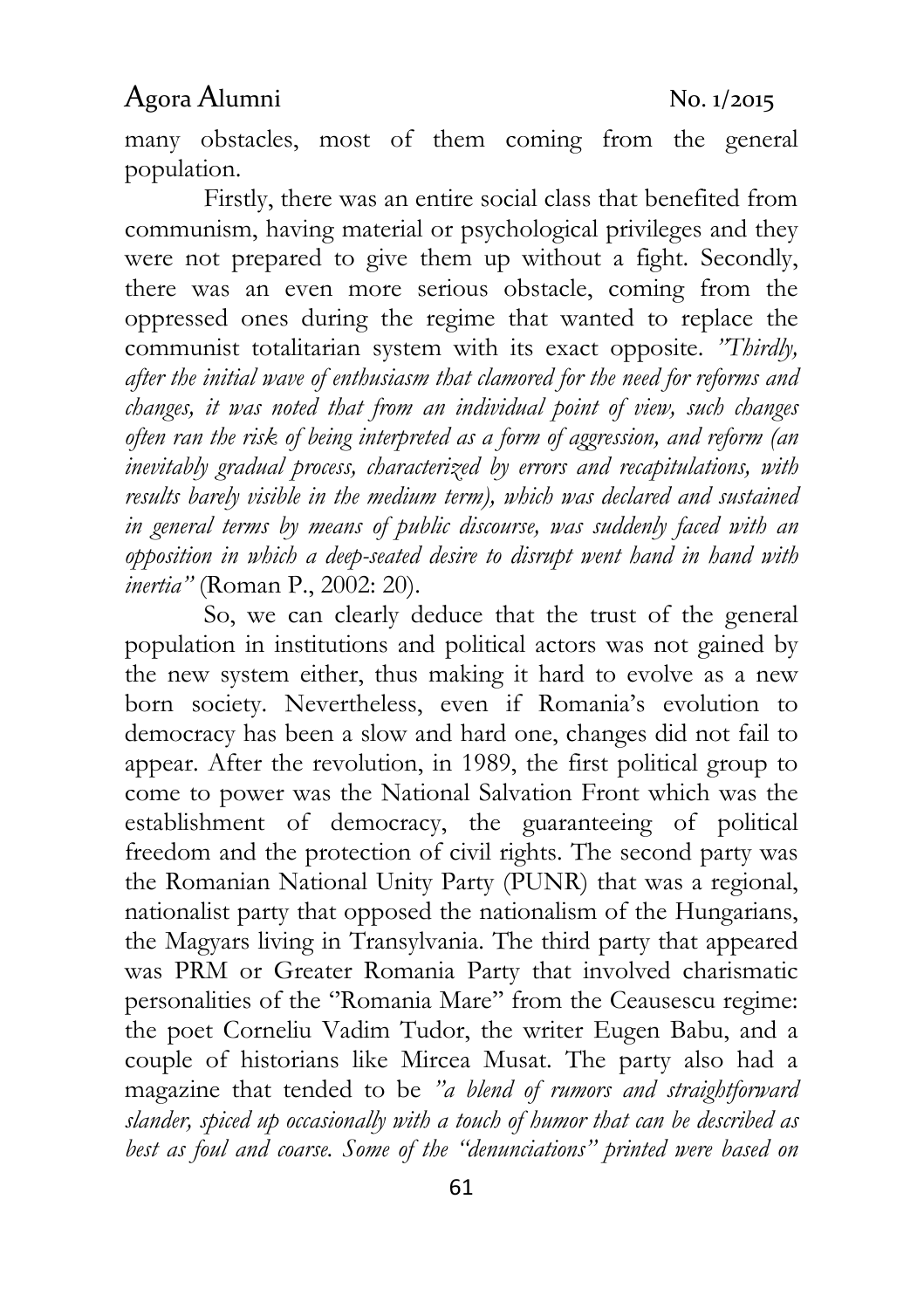incredible assertions and the caricatures and jokes were totally crude" (Veiga F.: 33). It was a party of soft left-wing nostalgia. They never said that Ceausescu was a great leader but it is clear that the Ceausescu years were not such a bad time for them either. However, there was a notable rise in the influence of the Greater Romania Party that can be explained solely through an analysis of the personalities behind it. "Vadim Tudor is certainly very demagogic but there are three million or more Romanians who voted for his party. That indicates that there is a sociological background to the phenomenon, an undercurrent of favorable sentiments and a social symptomatology that must be taken into account in order to understand why people voted en masse for this peculiar type of political message". Comments made by Mr. Petre Roman: - what was the message during the election campaign? It was a very simple one: "Down with the Mafia, long live the homeland!" A message that could be viewed as a message hidden behind ethnic cleansing or purification policies. (Veiga, F.: 34).

It seems that democracy has not been what Romanians expected. It was not the salvation they expected. There were fratricidal confrontations between the center-right parties, internal ruptures and a certain amount of back-stabbing that disappointed Romanian society. "At the time of the elections, a lot of Romanians wondered: "Well, now we are going to vote for something bad but at least it is something we know and that is Iliescu, although, voting for what we have already had may not be worthwhile anymore and voting for something new just might be". People were getting tired of what they were already familiar with and were keen to seek something new but there was not much to choose from. This is not a particularly Rumanian phenomenon either because the same thing happened in Bulgaria with King Simeon in summer 2001. Bulgarians thought about voting for a new political alternative that was perhaps not very structured because it was really just a man heading the so-called Simeon movement but at least it was something new and it did not mean going back to what they had already had" (Veiga, F.: 34).

Even in the present days it is still a familiar situation where the population does not feel that democracy has sustained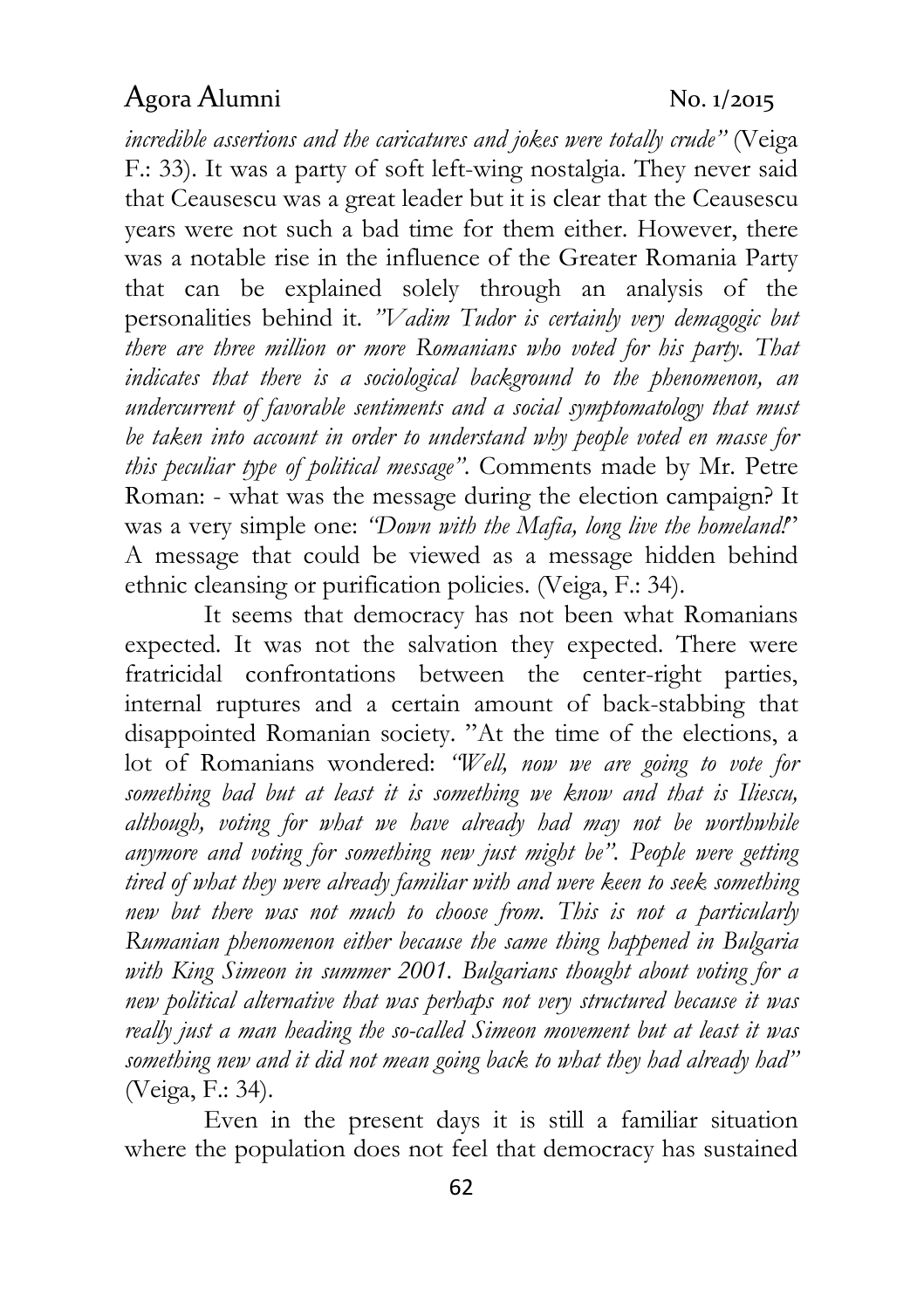its goal, where we still feel like sitting in a line waiting for goods. All in all, changes were still made regarding institutions and the system, even though politicians seemed to be the same in the eyes of the population. Economical reforms were made by introducing drastic changes, national institutions were being involved in a democratization process and there has been a notable change in the implementation of a program of liberalization, stabilization and restructuring. The economical program of evolution based itself on:"political cohesion in the face of pressure from anti-reformist groups, faith in its strategy, communication with members and the social groups responsible for covering the costs of the reform, decentralization hand in hand with the consolidation of democracy, and finally, the improvement of the legal system in general and of contractual laws in particular" (Roman P., 2002: 18). Among the many structural changes made, the first and most important was the transformation of state companies into commercial organizations. Even if with small steps, Romania, as a nation has clearly evolved. Along with the NATO and UE integration we managed to preserve a seat for ourselves in the international stage.

In the international context though, Romania was not the only one faced with this struggle: the transition. In the beginning of the 1990s, Russia had to deal with this challenge too. It had to move from the command system to a capitalist market economy and from a relatively closed economy it had to move towards integrating in the globalizing world economy. The reason why Russia's transition was so difficult was that the Russian politicalinstitutional system was characterized by the dominance of executive power and a weakly-developed civil society. Russia had to deal with a number of unique obstacles during the post-Soviet transition. These obstacles left Russia in a far more difficult situation than other former Communist states that were also going through economical and political transitions, such as Poland, Hungary, and the Czech Republic, which have evolved far better since the collapse of the Eastern bloc between 1989 and 1991. The major problem that Russia had to face was its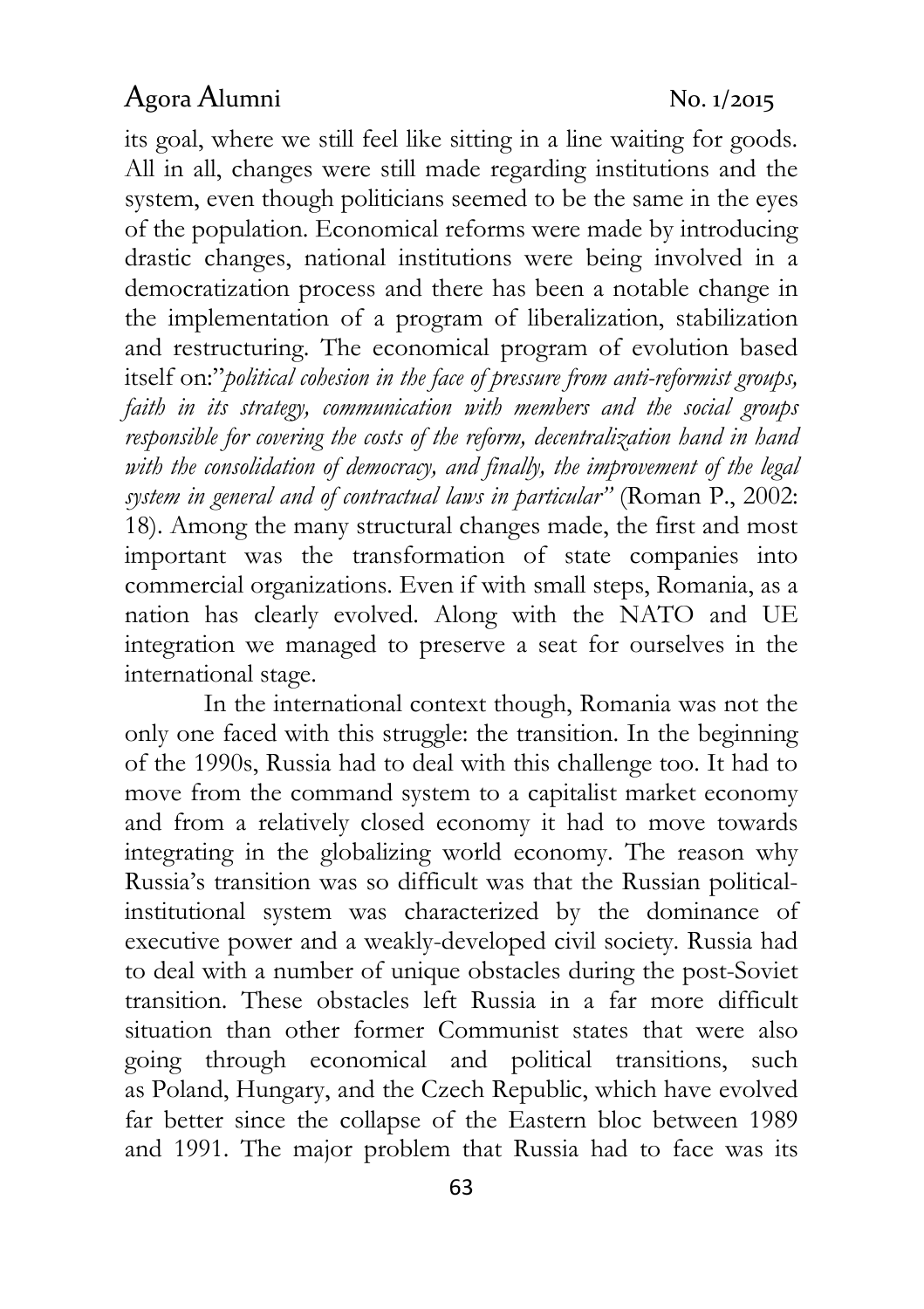commitment to the Cold War; the former communist block devoted enormous resources for the military sector where one of every five adults was employed. The end of the communism and of the Cold War turned into a big crisis as there have been major cutbacks in the military spending, thus leaving an enormous body of experience and qualified specialists unemployed; or they had to switch from making hi-tech military utensils to day-to-day jobs, such as making kitchen utensils. Another major problem Russia had to face was the decentralization process it had to face. In the Soviet Union, there were economical regions that were "monoindustrial"and so the local governments were dependent on the economical stability of a single employer. And when the Soviet Union collapsed, the production dropped by more that fifty percent and so leading to enormous unemployment. Another problem that Russia had to face was that the Soviet Union had a system of state social security and welfare but with the collapse of the communism, this responsibility passed on to the large industrial firms that were not capable of sustaining all the needs of their employers. Finally, there was a problem regarding the human capital. The people were not necessarily uneducated, but they had no experience with decision making which is so vital in a market economy" (Bugeuli, N. G., 1997: 74).

A different type of transition could be exemplified through Hungary, Czechoslovakia and Poland. They took over external models, for example: The Hapsburg Empire that became a permanent constraint, politicizing every aspect of society. The Polish and Hungarian transitions were dominated by negotiations between the communist government and the oppositionist forces, while the East German, Czechoslovakian, and Bulgarian transitions were typified by nonviolent, mass mobilization. Only the Romanian transition was sparked by violence. The year of 1988 brought important changes to Hungarian politics by the appearance of the political organization:"The Free Democrats". The party continued its existence under the new Government and it was joined by the Hungarian's People Party and the "Publicity Club".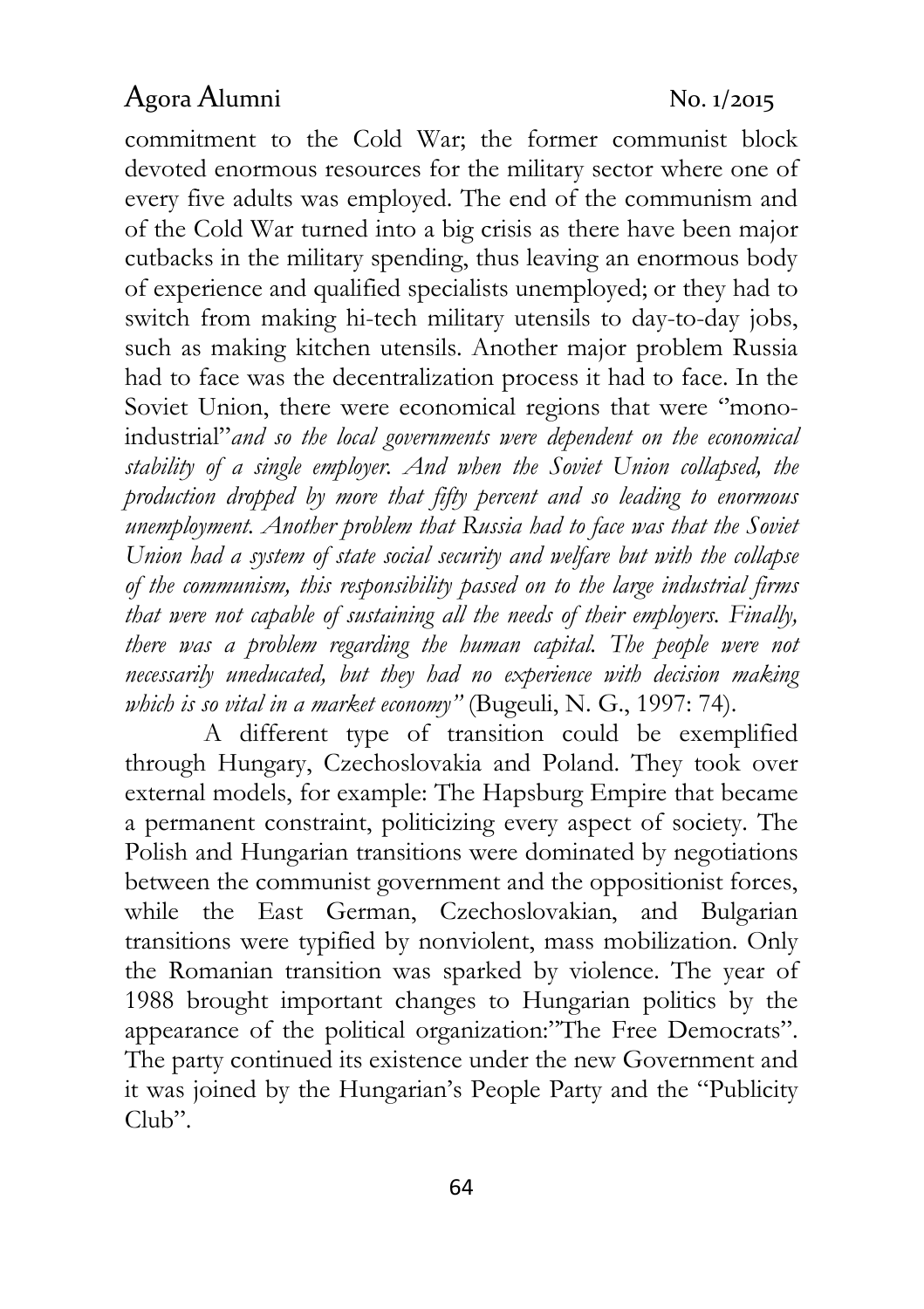The Parliament began to function simultaneously with the executive organ of the old regime and so, the country proceeded towards transition. . On September 10, the frontiers were opened to the East-German refugees, promoting German national unity. On October 23, 1989, the Hungarian Republic was proclaimed. Hungary's transition between 1987 and 1990 differs greatly from the transformation which occurred in the Central-Eastern European countries. The revolutionary changes were accomplished in a peaceful and orderly manner and were reached by negotiations that preserved the governing ability of the central power. Unlike East Germany and Romania, in Hungary, no one destroyed the state machinery or the institutional political power. The state machinery did not become completely paralyzed either as it happened in Poland and Czechoslovakia. The Hungarian transition preceded smoothly, without political annihilation or chaos. (Chervonnaya, S. 1992: 232-235).

After the post-Communist transition and the instauration of democracy, much of the euphoria and illusions have gone. People have realized this historical endeavor has been a very complex and complicated affair. This state of transition compels one to scrutinize the process of change more carefully, to go beyond stereotypes, myths and oversimplifications.